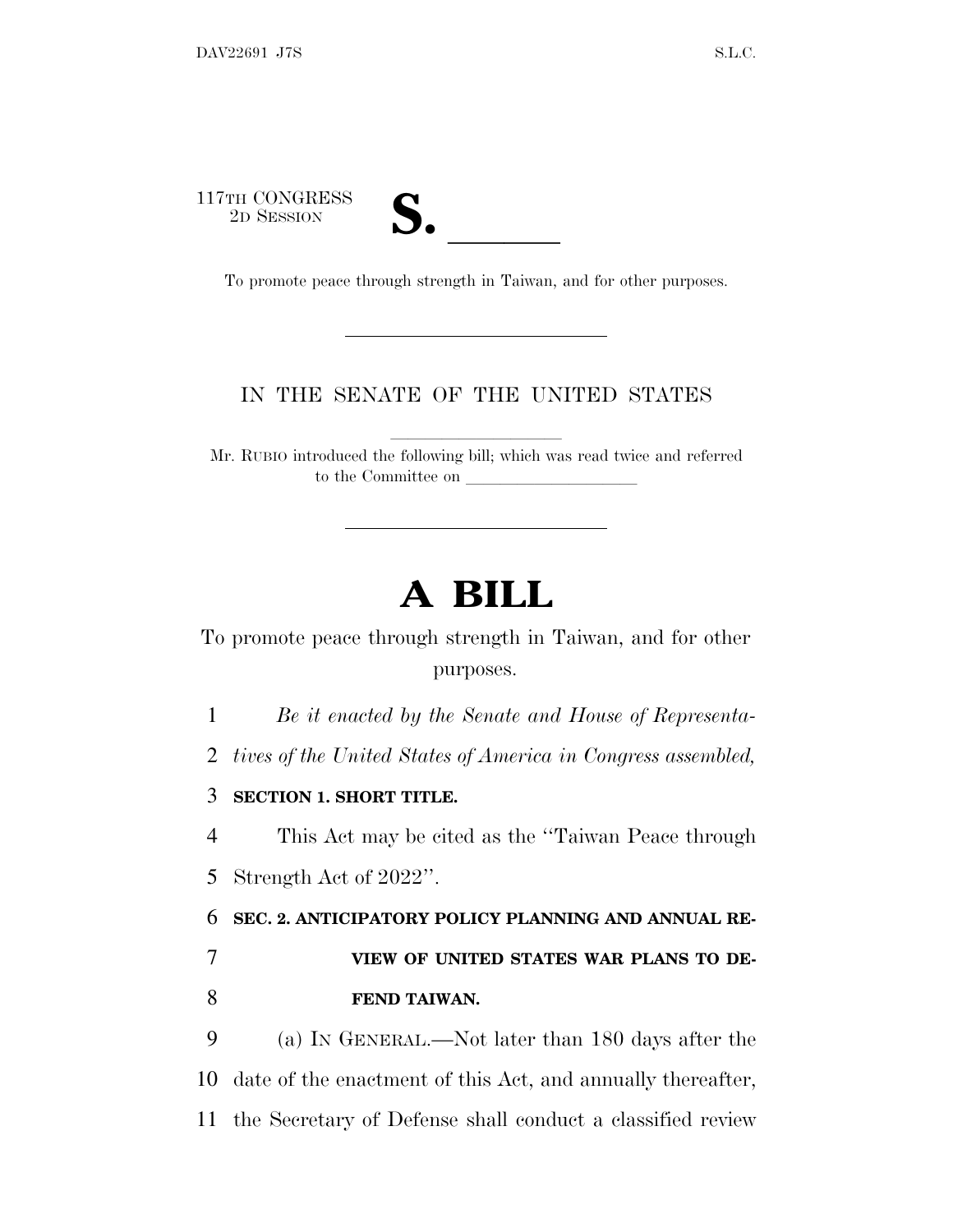of United States war plans to defend Taiwan and share the results of the review with the Chairman and Ranking Member of the Committee on Armed Services of the Sen- ate and the Committee on Armed Services of the House of Representatives.

 (b) ELEMENTS.—The review conducted under sub-section (a) shall include the following elements:

 (1) An assessment of Taiwan's current and near-term capabilities and United State force readi- ness and the adequacy of United States conflict con-tingency plans.

 (2) A detailed strategy of denial to defend Tai- wan against aggression by the People's Liberation Army, especially an attempted fait accompli to seize and hold the island.

 (3) A comprehensive assessment of risks to the United States and United States interests, including readiness shortfalls that pose strategic risk.

 (4) A review of indicators of the near-term like-20 lihood of the use of force by the People's Liberation Army against Taiwan.

 (5) The compilation of a pre-approved list of military capabilities, including both asymmetric and traditional capabilities selected to suit the oper-ational environment and to allow Taiwan to respond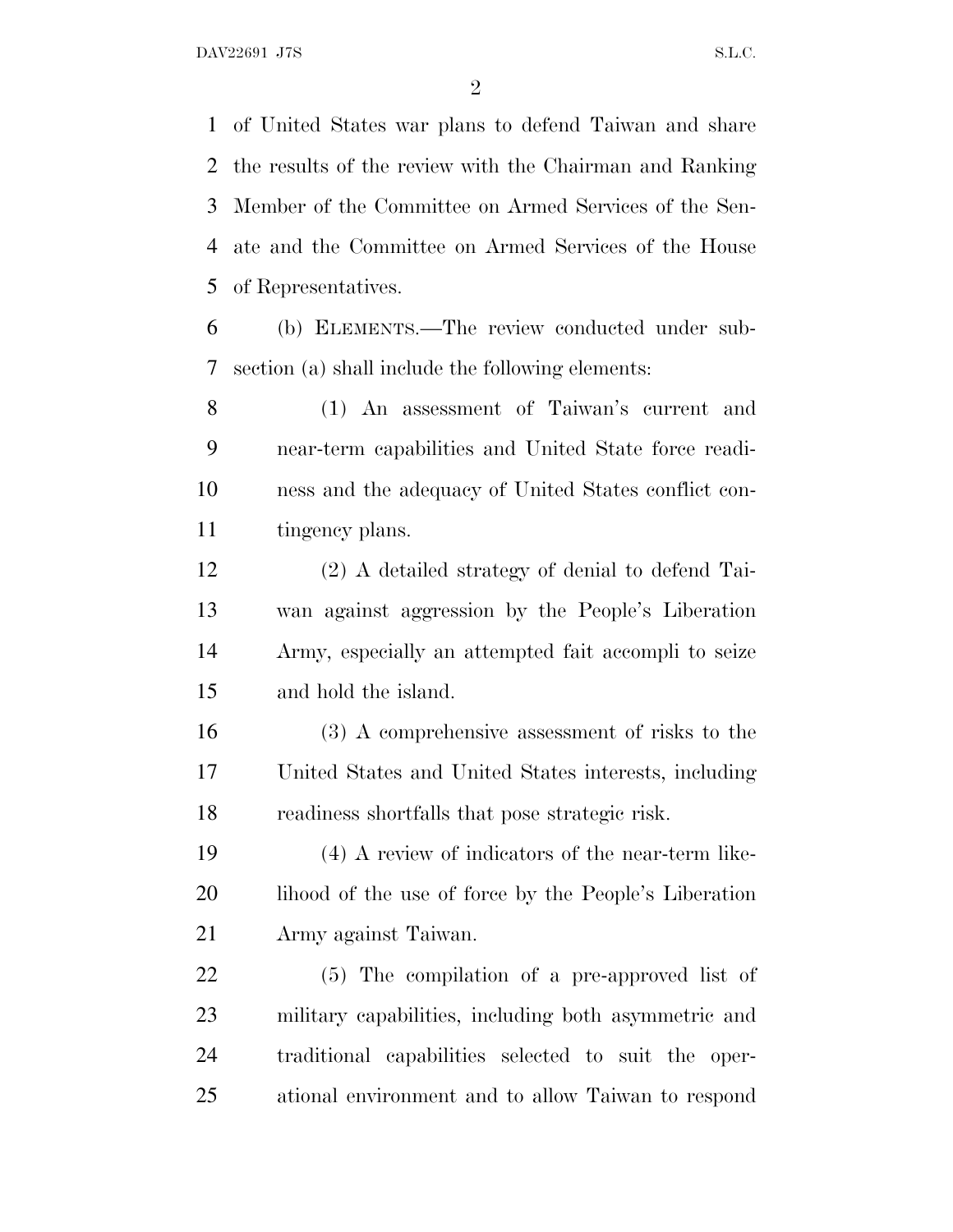effectively to a variety of contingencies across all phases of conflict involving the People's Liberation Army, that the Secretary of Defense has pre-cleared for Taiwan to acquire, and that would reduce the threat of conflict, thwart an invasion, and mitigate other risks to the United States and Taiwan.

### **SEC. 3. FAST-TRACKING SALES TO TAIWAN UNDER FOR-EIGN MILITARY SALES PROGRAM.**

 (a) PRECLEARANCE OF CERTAIN FOREIGN MILITARY SALES ITEMS.—

 (1) IN GENERAL.—Not later than one year after the date of the enactment of this Act, and an- nually thereafter, the Secretary of State, in coordi- nation with the Secretary of Defense and in conjunc- tion with coordinating entities such as the National Disclosure Policy Committee and the Arms Transfer and Technology Release Senior Steering Group, shall compile a list of available and emerging mili- tary platforms, technologies, and equipment that are pre-cleared and prioritized for sale and release to Taiwan through the Foreign Military Sales program. The Department of Defense shall serve as the lead Federal agency for purposes of making final deter-minations when disputes arise between agencies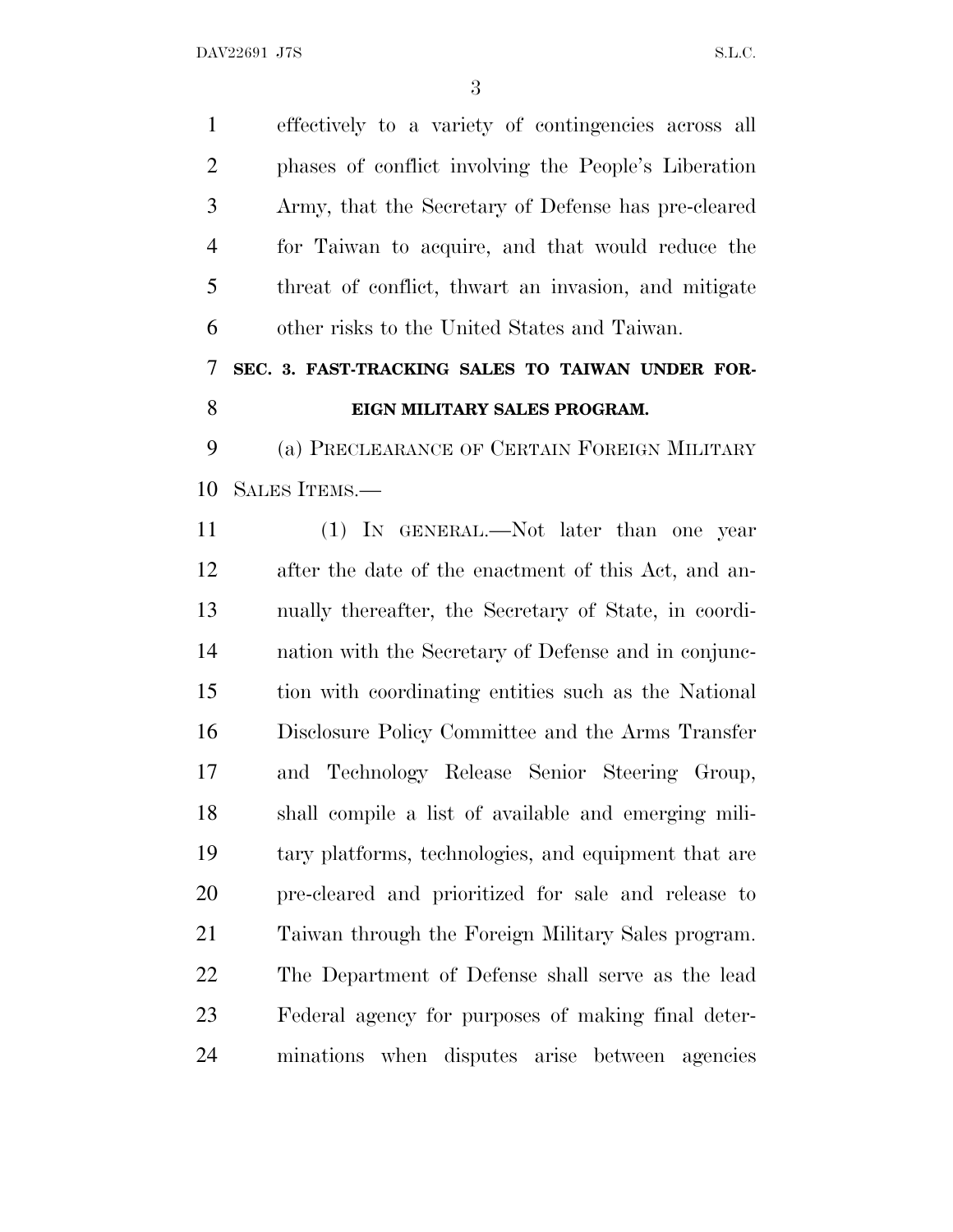- about the appropriateness of specific items for sale to Taiwan.
- (2) SELECTION OF ITEMS.—

 (A) IN GENERAL.—The items pre-cleared for sale pursuant to paragraph (1) shall rep- resent a full-range of key asymmetric capabili- ties as well as the conventional capabilities in- formed by United States readiness and risk as- sessments and determined by Taiwan to be re- quired for various wartime scenarios and peace- time duties, and shall include each item on the 12 list of approved items compiled by the Secretary of Defense pursuant to section 2(b)(5) unless the Secretary of State includes a determination for any excluded item that the costs to the United States of the failure to arm Taiwan with such item, including the likelihood of being drawn into conflict with the People's Republic of China, are less likely to be incurred, and would be less costly if incurred, than the poten-21 tial costs, such as technology slippage, associ-ated with providing such item.

 (B) RULE OF CONSTRUCTION.—The list compiled pursuant to section 2(b)(5) shall not be construed as limiting the type, timing, or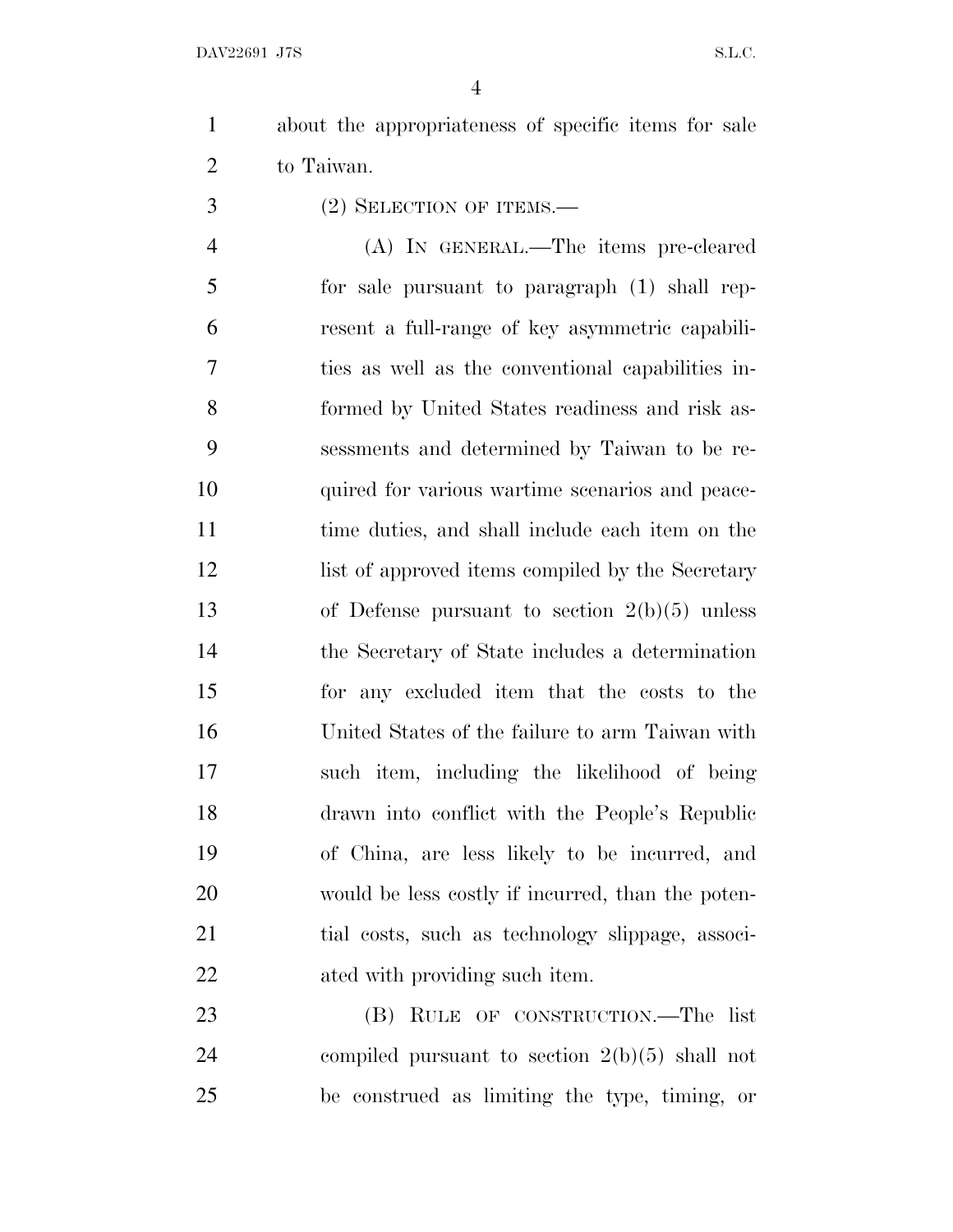quantity of items that may be requested by, or sold to, Taiwan under the Foreign Military Sales program.

 (b) PRIORITIZED PROCESSING OF FOREIGN MILI-TARY SALES REQUESTS FROM TAIWAN.—

 (1) REQUIREMENT.—The Secretary of Defense and the Secretary of State shall prioritize and expe- dite the processing of requests from Taiwan under the Foreign Military Sales program, and may not delay the processing of requests for bundling pur-poses.

 (2) DURATION.—The requirement under para- graph (1) shall continue until the Secretary of De- fense determines and certifies to the Committee on Armed Services of the Senate and the Committee on Armed Services of the House of Representatives that the threat to Taiwan has significantly abated.

18 (3) ANNUAL REPORT.—Not later than 180 days after the date of the enactment of this Act, and an- nually thereafter for 10 years, the Secretary of De- fense shall submit to the Committee on Armed Serv- ices of the Senate and the Committee on Armed Services of the House of Representatives a report describing steps taken to implement the requirement under paragraph (1)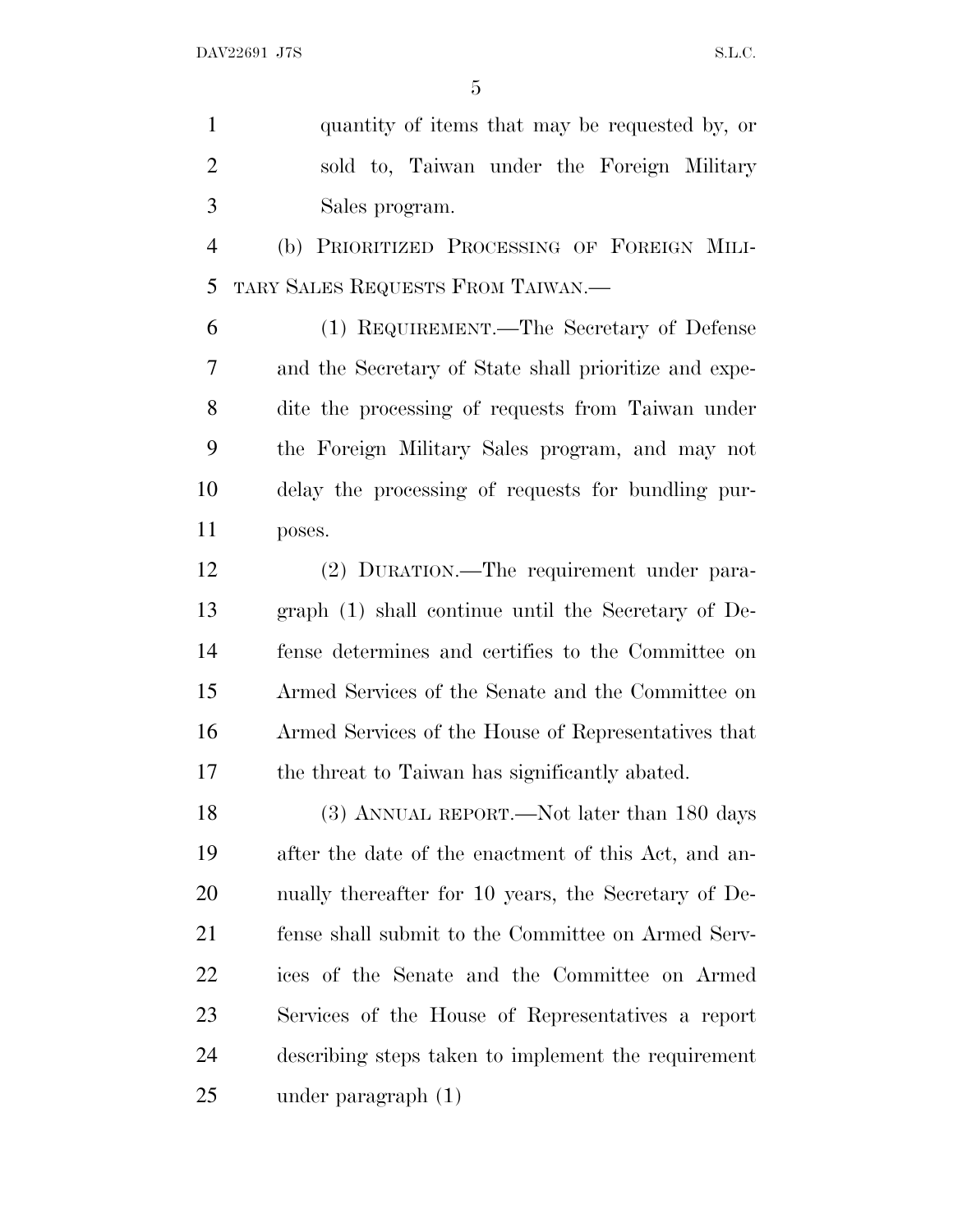(c) PRIORITY PRODUCTION.— (1) REQUIREMENT.—Contractors awarded De- partment of Defense contracts to provide items for sale to Taiwan under the Foreign Military Sales pro- gram shall be required, as a condition of receiving such contracts, to expedite and prioritize the produc- tion of such items above the production of other items regardless of the order in which contracts were signed. (2) DURATION.—The requirement under para- graph (1) shall continue until the Secretary of De- fense determines and certifies to the Committee on Armed Services of the Senate and the Committee on Armed Services of the House of Representatives that the threat to Taiwan has significantly abated. (3) ANNUAL REPORT.—Contractors covered under paragraph (1) shall be required to report an- nually to the Committee on Armed Services of the Senate and the Committee on Armed Services of the House of Representatives on efforts to expedite and prioritize production as required under such para- graph. (d) INTERAGENCY POLICY.—The Secretary of State and the Secretary of Defense shall jointly review and up-date interagency policies and implementation guidance re-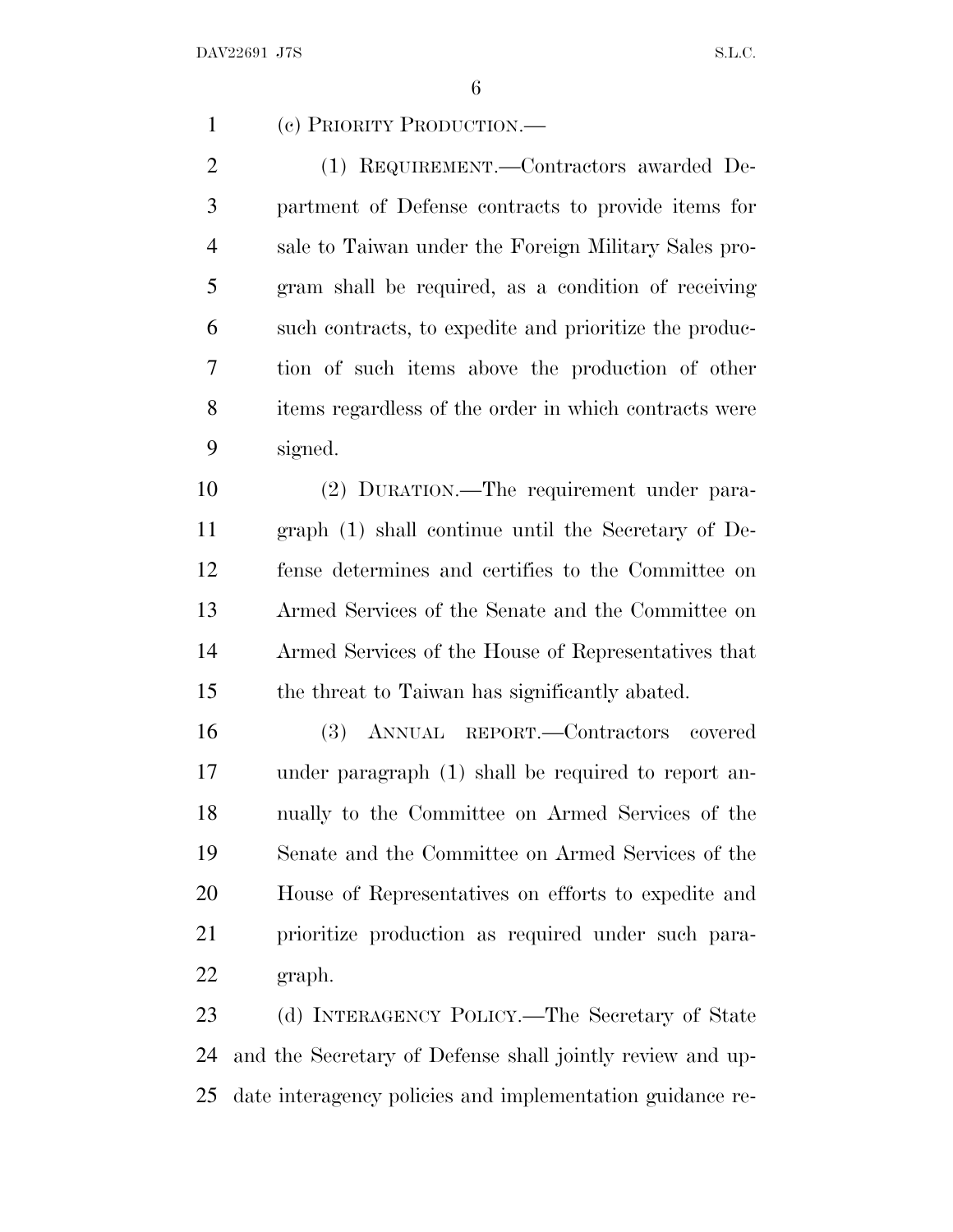lated to Foreign Military Sales requests from Taiwan, in- cluding incorporating the preclearance and prioritization provisions of this section.

## **SEC. 4. AUTHORIZATION OF APPROPRIATIONS FOR FOR- EIGN MILITARY FINANCING GRANT ASSIST-ANCE TO TAIWAN.**

 (a) TAIWAN SECURITY PROGRAMS.—In addition to amounts otherwise authorized to be appropriated for For- eign Military Financing, there is authorized to be appro- priated to the Department of State for the exclusive pur- pose of Taiwan Foreign Military Finance grant assistance programs \$2,000,000,000 for each of fiscal years 2023 to 2032.

 (b) RESTRICTIONS ON TAIWAN FOREIGN MILITARY FINANCING.—Amounts authorized to be appropriated under subsection (a) shall be available only if—

 (1) Taiwan commits to match the appropriated spending on a dollar-for-dollar basis, as reflected in Taiwan's annual allocation for defense spending and special budgets passed by the Legislative Yuan for additional defense spending;

 (2) Taiwan focuses on the acquisition of asym- metric capabilities consistent with a strategy of de- nial while also modernizing sufficient conventional capabilities to respond to a variety of contingencies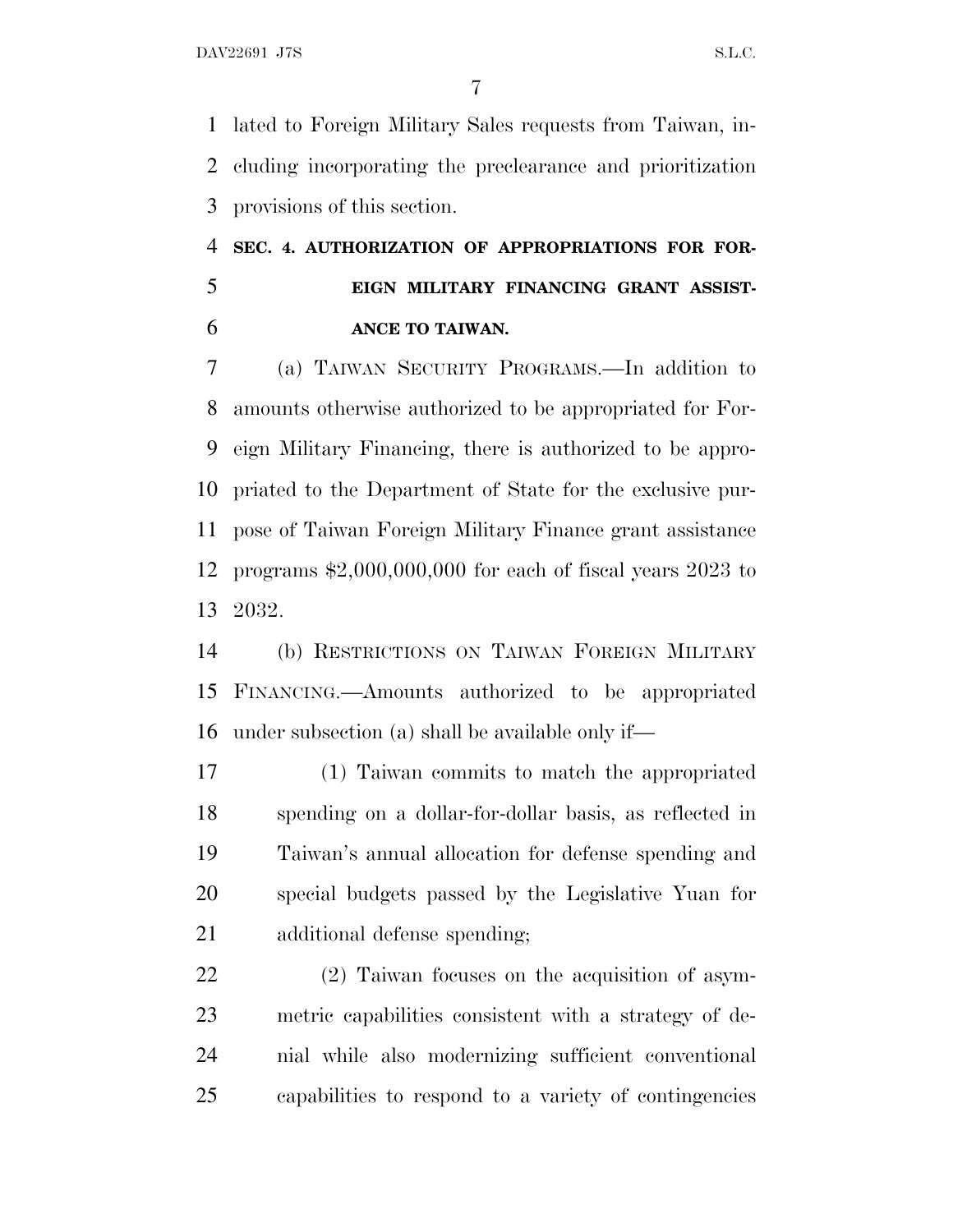| $\mathbf{1}$                | across all phases of conflict, including grey zone ac- |
|-----------------------------|--------------------------------------------------------|
| $\overline{2}$              | tivities, and execute essential peacetime missions;    |
| 3                           | and                                                    |
| $\overline{4}$              | (3) the United States and Taiwan formally              |
| 5                           | agree—                                                 |
| 6                           | $(A)$ to conduct joint long-range planning             |
| 7                           | for capability development; and                        |
| 8                           | (B) on the expenditure of such amounts                 |
| 9                           | and on specific, pre-cleared systems and train-        |
| 10                          | ing that reduce risk to Taiwan and the United          |
| 11                          | States by deterring the People's Liberation            |
| 12                          | Army.                                                  |
|                             |                                                        |
|                             | (c) UPDATED INTERAGENCY POLICY AND GUID-               |
|                             | $ANCE$ .                                               |
| 13<br>14<br>15              | $(1)$ IN GENERAL.—Not later than 180 days              |
| 16                          | after the date of the enactment of this Act, the Sec-  |
|                             | retary of State and the Secretary of Defense shall     |
|                             | review and update interagency written policy and       |
|                             | implementation guidance related to the Taiwan Re-      |
| 17<br>18<br>19<br><b>20</b> | lations Act (Public Law 96–8).                         |
| 21                          | (2) ELEMENTS.—The updated policy and guid-             |
| 22                          | ance required under paragraph (1) shall—               |
| 23                          | (A) reflect the Foreign Military Sales                 |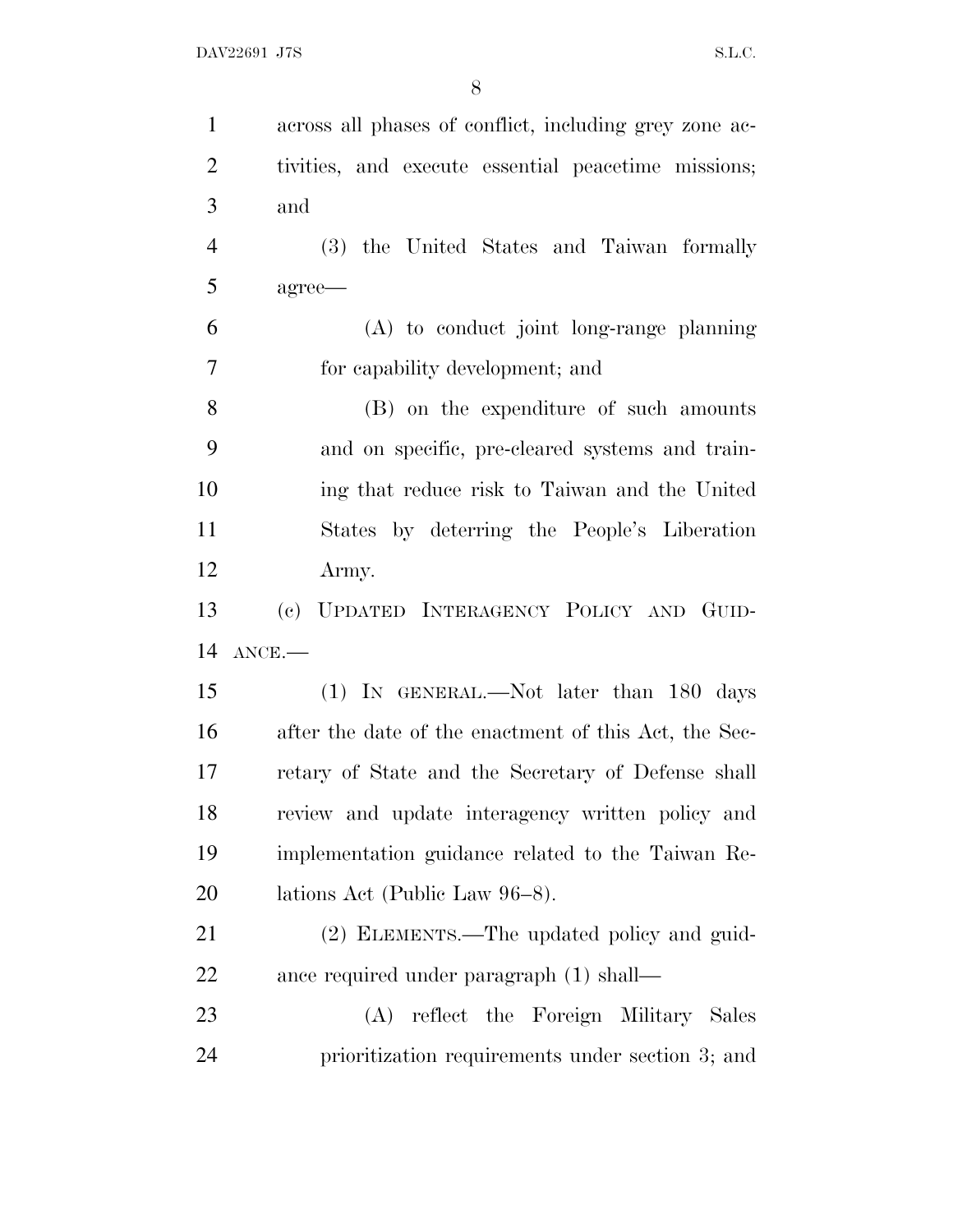(B) update obsolete policy guidance based on ''arms of a defensive character'' to a policy based on deterring the People's Liberation Army, including the provision of arms designed to deter an invasion, whether arms of a defen-sive or offensive nature.

#### **SEC. 5. AMENDMENTS TO TAIWAN RELATIONS ACT.**

 (a) POLICY.—Section 2(b)(5) of the Taiwan Rela-9 tions Act  $(22 \text{ U.S.C. } 3301(b)(5))$  is amended by striking ''arms of a defensive character'' and inserting ''arms con- ducive to the deterrence of acts of aggression by the Peo-ple's Liberation Army''.

 (b) PROVISION OF DEFENSE ARTICLES AND SERV- ICES.—Section 3(a) of the Taiwan Relations Act (22 U.S.C. 3302(a)) is amended by striking ''such defense ar- ticles and defense services in such quantity as may be nec- essary to enable Taiwan to maintain a sufficient self-de- fense capability'' and inserting ''such defense articles and defense services in such quantity as may be necessary to enable Taiwan to implement a strategy of denial and deter acts of aggression by the People's Liberation Army''.

 (c) RULE OF CONSTRUCTION.—Section 4 of the Tai- wan Relations Act (22 U.S.C. 3303) is amended by adding at the end the following new subsection: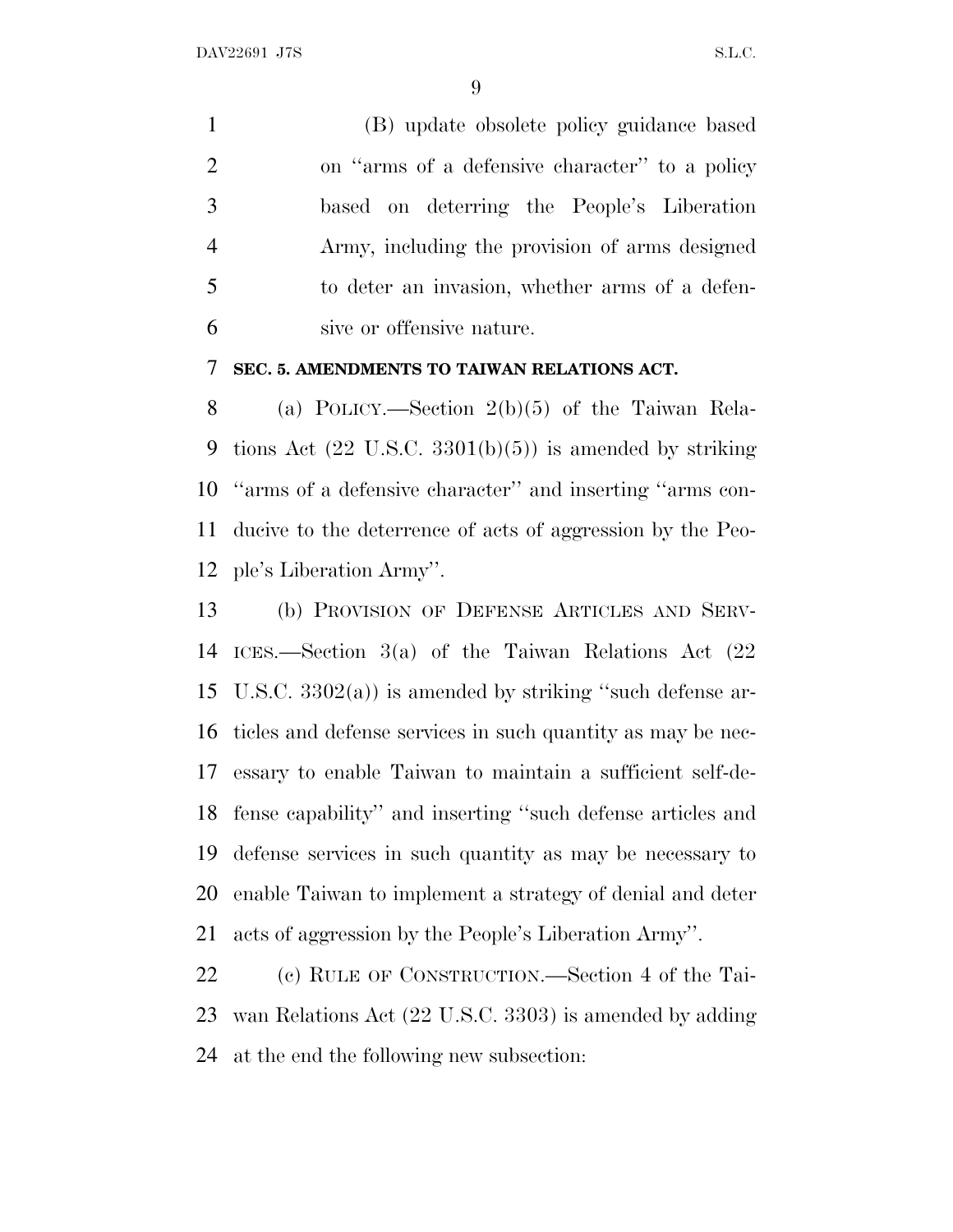1 "(e) SECURITY COOPERATION AND DETERRENCE OF USE OF FORCE BY PEOPLE'<sup>S</sup> LIBERATION ARMY.—Noth- ing in this Act, nor the facts of the President's action in extending diplomatic recognition to the People's Republic of China, the absence of diplomatic relations between the people of Taiwan and the United States, or the lack of formal recognition by the United States, and attendant circumstances thereto, shall be construed to constitute a legal or practical obstacle to any otherwise lawful action of the President or of any United States Government agency that is needed to advance or protect United States interests pertaining to Taiwan, including actions intended to strengthen security cooperation between the United States and Taiwan or to otherwise deter the use of force against Taiwan by the People's Liberation Army.''.

#### **SEC. 6. COMPREHENSIVE TRAINING PROGRAM.**

 (a) I<sup>N</sup> GENERAL.—The Secretary of Defense shall es- tablish a comprehensive training program with Taiwan de- signed to achieve interoperability and improve Taiwan's defense capabilities. The training program should include joint United States-Taiwan contingency tabletop exercises, war games, full-scale military exercises, and an enduring rotational United States military advisory group large enough to ensure Taiwan maintains force readiness and can fully utilize United States technologies released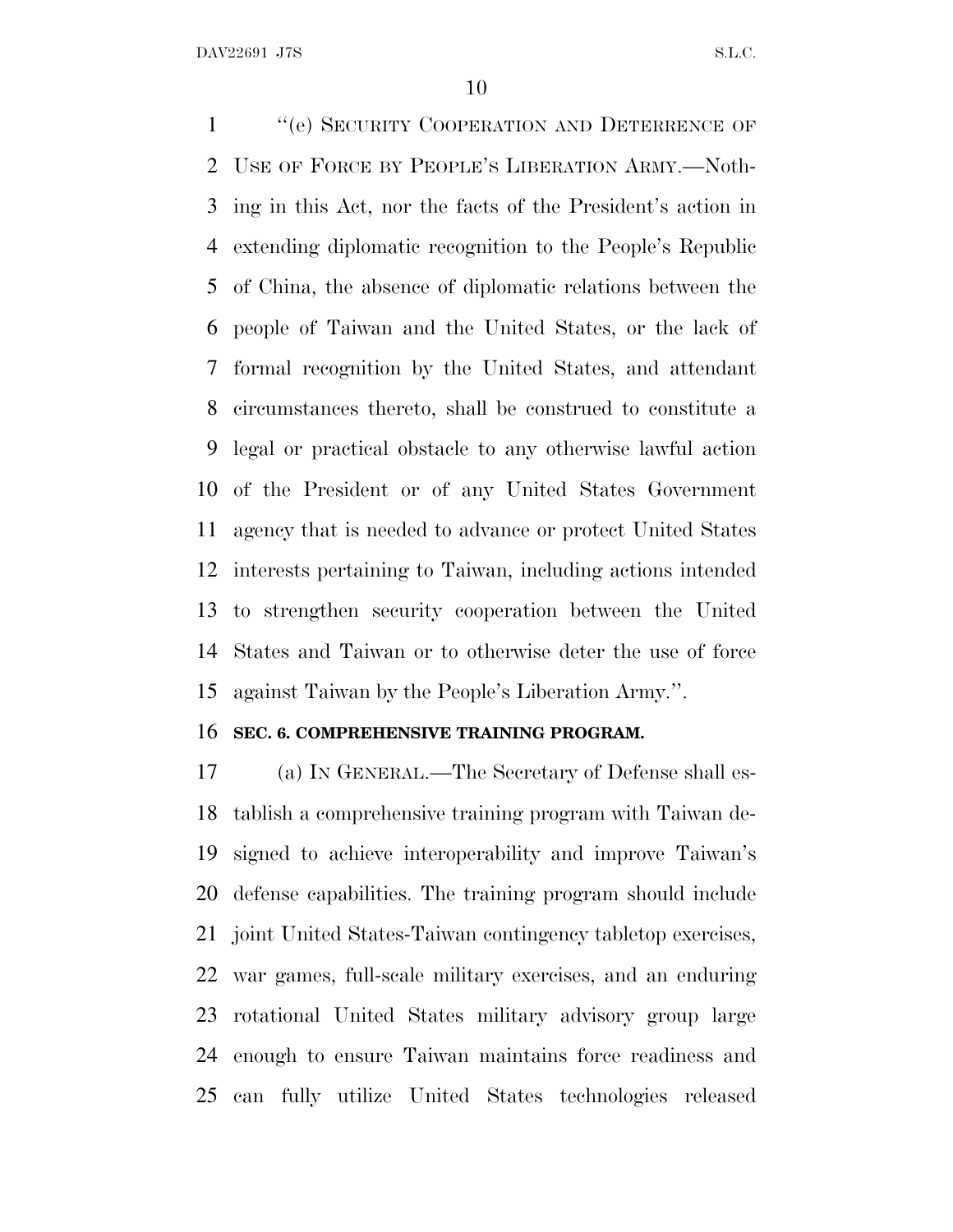through the Foreign Military Sales and Foreign Military Financing programs.

 (b) ANNUAL REPORT.—Not later than 180 days after the date of the enactment of this Act, and annually there- after for 10 years, the Secretary of Defense shall submit to the Committee on Armed Services of the Senate and the Committee on Armed Services of the House of Rep- resentatives a report on the establishment and implemen- tation of the comprehensive training program required under subsection (a).

#### **SEC. 7. MILITARY PLANNING MECHANISM.**

 The Secretary of Defense shall establish a high-level military planning mechanism between the United States and Taiwan to oversee a Joint and Combined Exercise Program and coordinate International Military Education and Training assistance and professional exchanges aimed at determining and coordinating the acquisition of capa- bilities for both United States and Taiwan military forces to address the needs of currently anticipated and future contingencies. The mechanism may be modeled after the Joint United States Military Advisory Group Thailand, or any such similar existing arrangement, as determined by the Secretary of Defense.